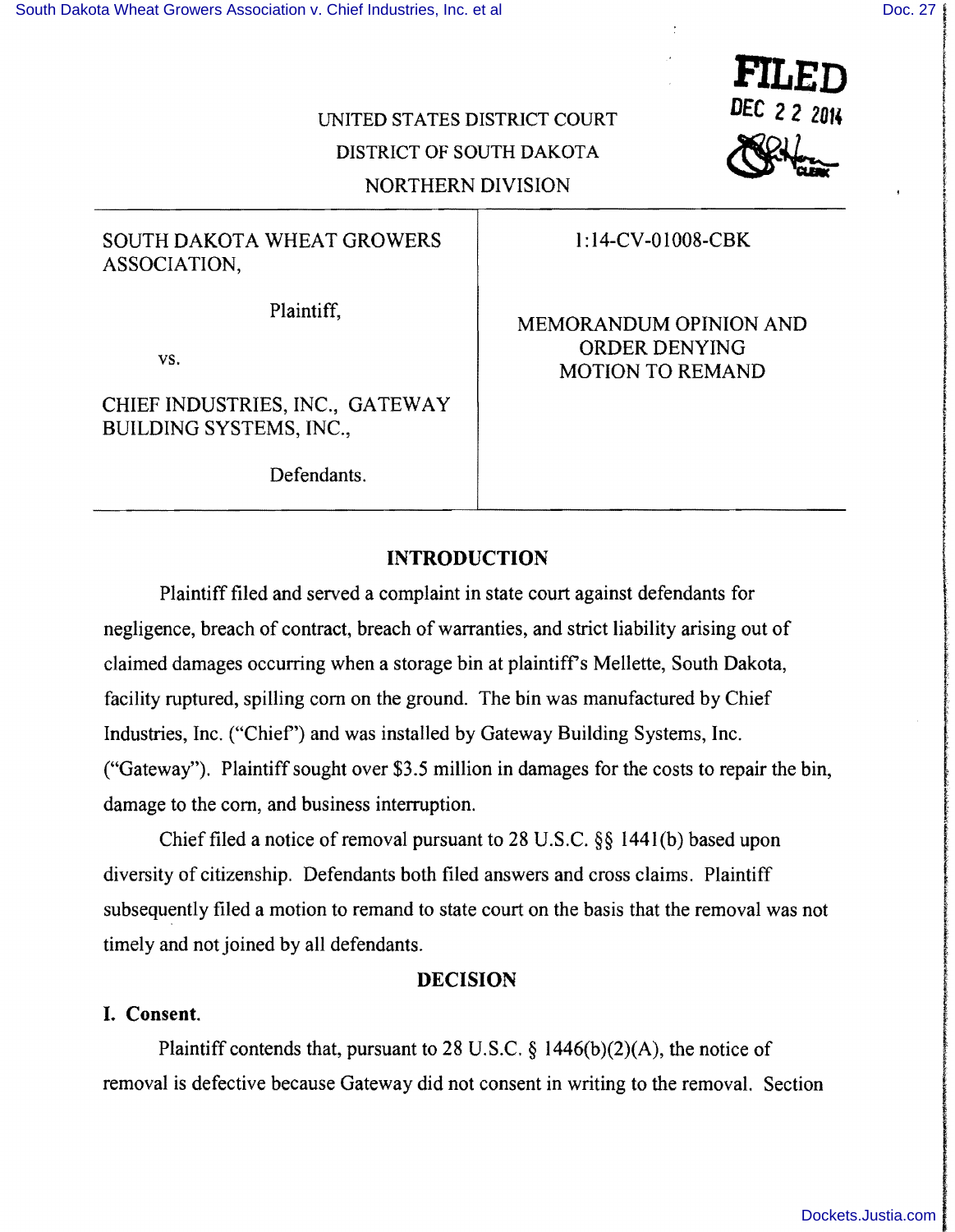1446(b)(2)(A) applies only when the "civil action is removed solely under section 1441(a)," which is a removal based upon the fact that the federal district courts would have had original jurisdiction over the action. This matter was removed based upon diversity of citizenship pursuant to  $\S$  1441(b). The consent requirement is not applicable. Further, the statute does not mandate that a written consent be filed. Chief represented in its notice of removal that Gateway consents to the removal and Gateway has not indicated otherwise. *See* Pritchett v. Cottrell, Inc., 512 F.3d 1057, 1062 (8th Cir. 2008) (approving consent signed by "some person with authority to act on the defendant's behalf, indicating that the defendant 'has actually consented' to the removal"). The claims of plaintiff as to lack of consent should be rejected.

#### **II. Timeliness.**

28 U.S.C. § 1446 tells us, in part:

#### (b) **Requirements; generally.**

(1) The notice ofremoval of a civil action or proceeding shall be filed within 30 days after the receipt by the defendant, through service or otherwise, of a copy of the initial pleading setting forth the claim for relief upon which such action or proceeding is based, or within 30 days after the service of summons upon the defendant if such initial pleading has then been filed in court and is not required to be served on the defendant, whichever period is shorter.

 $(2)$  [Setting forth rules requiring consent from co-defendants and setting for the rules for removal when service is accomplished on multiple defendants at different times.]

J

**International Control of Control of Control of Control of Control of Control of Control of Control of Control**<br>Analysis of Control of Control of Control of Control of Control of Control of Control of Control of Control of

(3) Except as provided in subsection (c), if the case stated by the initial pleading is not removable, a notice of removal may be filed within 30 days after receipt by the defendant, through service or otherwise, of a copy of an amended pleading, motion, order or other paper from which it may first be ascertained that the case is one which is or has become removable.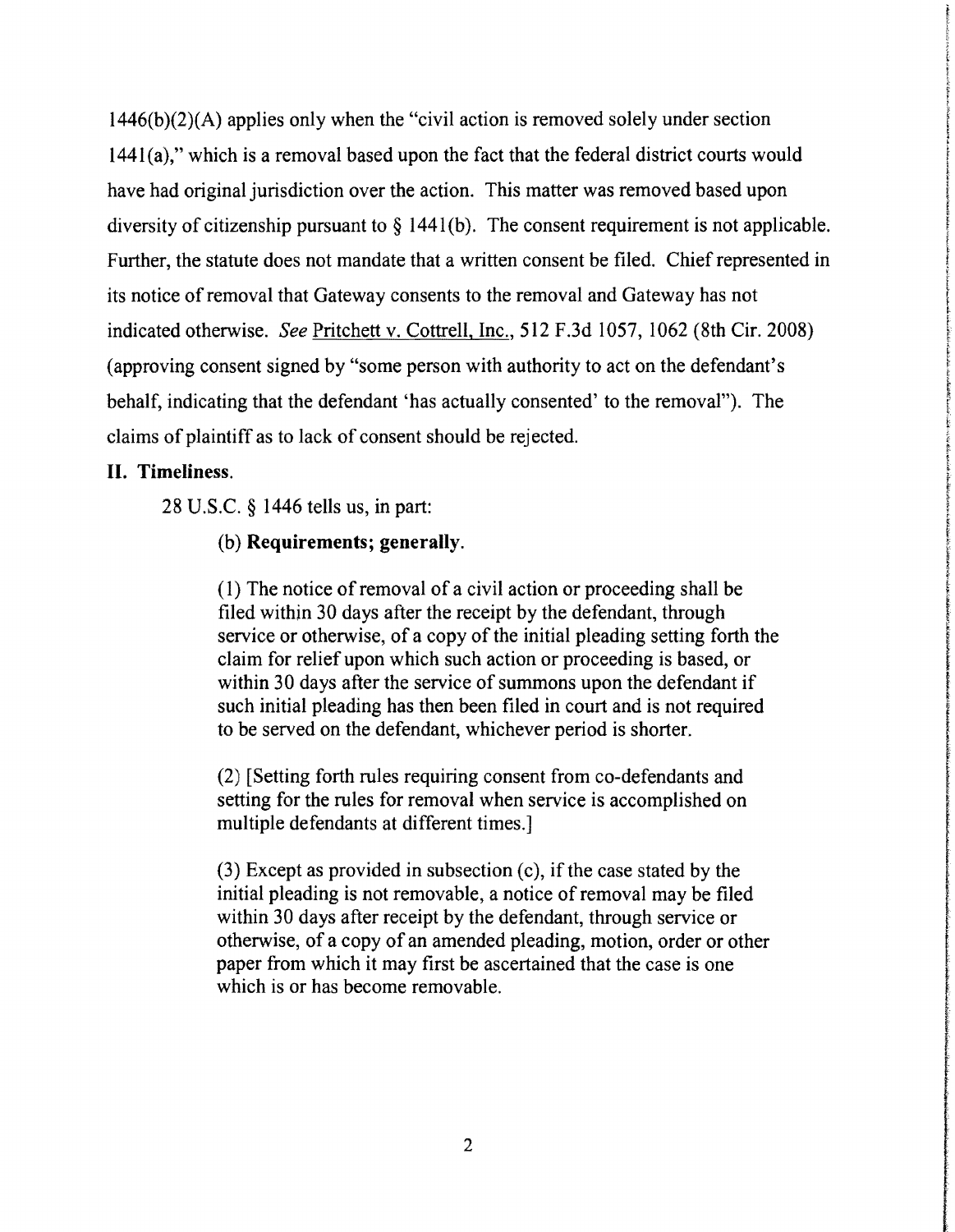#### (c) Requirements; removal based on diversity of citizenship.

(1) A case may not be removed under subsection  $(b)(3)$  on the basis of jurisdiction conferred by section 1332 more than 1 year after commencement of the action, unless the district court finds that the plaintiff has acted in bad faith in order to prevent a defendant from removing the action.

I

ا<br>ا

**International Constitution of the Constitution of the Constitution of the Constitution of the Constitution of** 

f<br>formalist

fall of the S

in Children<br>Carl Children

At the outset, it should be noted that federal statutes and rules are construed under federal law, absent a plain indication to the contrary. Dickerson v. New Banner Inst., Inc., 460 U.S. 103, 119–20, 103 S.Ct. 986, 995, 74 L.Ed.2d 845 (1983) (superseded by statute on other grounds). However, the timing of the "commencement" of an action removable based upon diversity of citizenship should be construed based upon the law of the state where the action was filed. Federal Courts Jurisdiction and Venue Clarification Act of 2011, 125 Stat. 758, 762 Sec. 104(b) (set forth as a note to 28 U.S.C. § 1332). The district court is required to "resolve all doubts about federal jurisdiction in favor of remand." Dahl v. RJ. Reynolds Tobacco Co., 478 F.3d 965, 968 (8th Cir. 2007).

Application of the rules set forth in § 1446 to a particular case sometimes results in a trap for the unwary. A casual reading of any of the many cases interpreting  $\S$  1446 leaves one with the distinct impression that the rules change depending upon the state jurisdiction. Apparently entities dealing with the federal rules recognized this problem and § 1446 has been amended several times in an attempt at uniformity in application.

The United States Supreme Court observed in 1999 that "the various state provisions for service of the summons and the filing or service of the complaint fit into one or another of four main categories." Murphy Brothers, Inc. v. Michetti Pipe Stringing, Inc., 526 U.S. 344,354, 119 S.Ct. 1322, 1328, 143 L.Ed.2d 448 (1999). "In each of the four categories, the defendant's period for removal will be no less than 30 days from service, and in some categories, it will be more than 30 days from service,<br>depending on when the complaint is received."  $Id$ .

First, if the summons and complaint are served together, the 30-day depending on when the complaint is received." *Id.*<br>First, if the summons and complaint are served together, the 30-day<br>period for removal runs at once. Second, if the defendant is served with the summons but the complaint is furnished to the defendant

**3**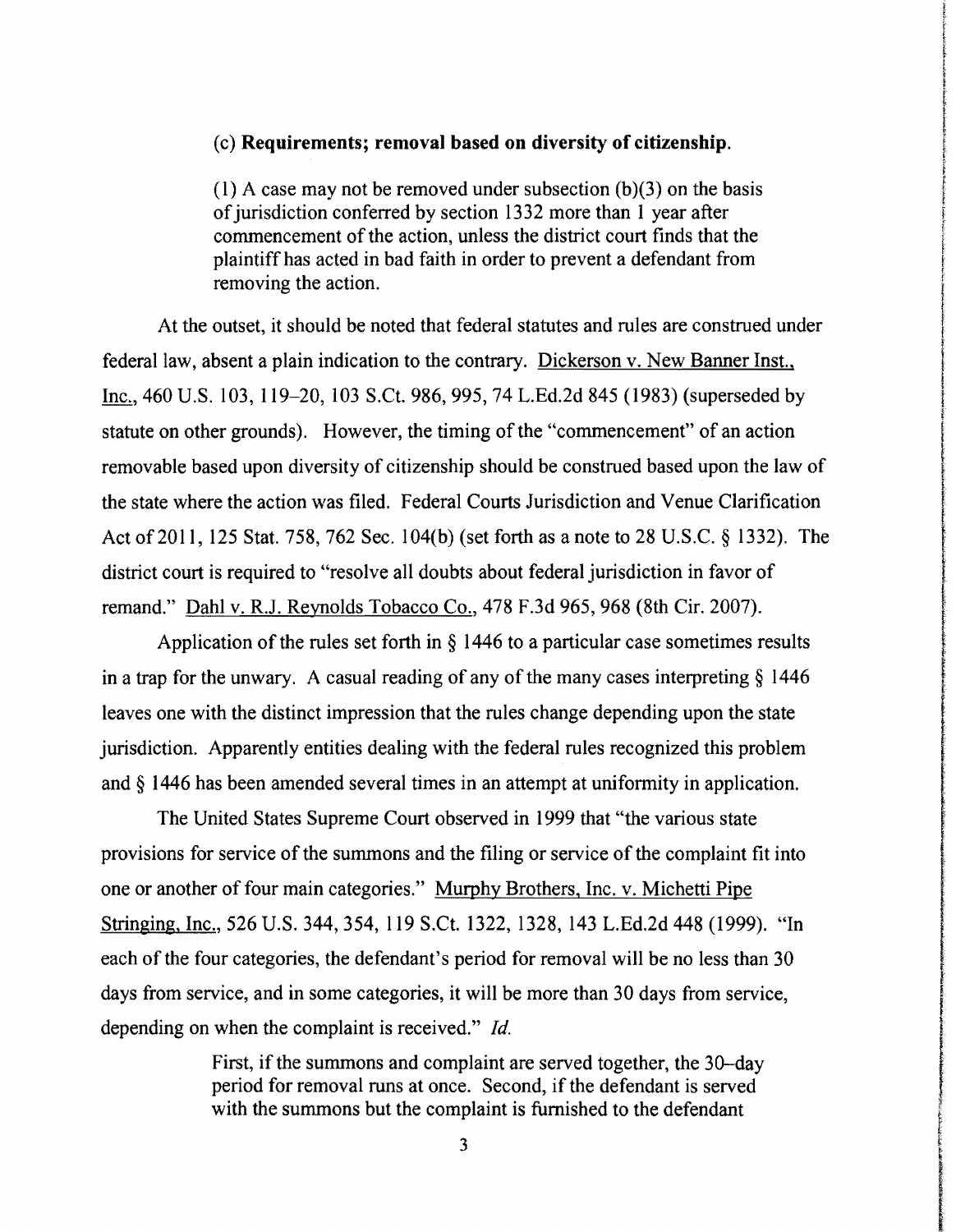sometime after, the period for removal runs from the defendant's receipt of the complaint. Third, if the defendant is served with the summons and the complaint is filed in court, but under local rules, service of the complaint is not required, the removal period runs from the date the complaint is made available through filing. Finally, if the complaint is filed in court prior to any service, the removal period runs from the service of the summons.

Murphy Brothers, Inc. v. Michetti Pipe Stringing, Inc., 526 U.S. at 354, 119 S.Ct. at 132829.

In Murphy Brothers, a case originating out of Alabama where state law requires the summons and complaint to be served together, Michetti Pipe Stringing filed a complaint in state court but did not serve it upon Murphy Brothers. Instead, three days later, the complaint was faxed to one of Murphy's vice-presidents and settlement negotiations ensued. Negotiations ended when Michetti formally served Murphy Brothers. Thirty days after service, but 44 days after receipt of the complaint by fax, Murphy Brothers filed a notice of removal. The Supreme Court determined that the notice of removal was timely filed, rejecting the "receipt rule," which in some instances required the defendant to file a notice of removal prior to the time the defendant became subject to the state's authority by formal service of process. Murphy Brothers, Inc. v. Michetti Pipe Stringing, Inc., 526 U.S. at 356, 119 S.Ct. at 1329-30.

In this case, summonses (the type commonly referred to by South Dakota lawyers as "will file summons") were served upon defendants on April 17, 2013, to commence the action prior to the expiration of the statute of limitations. The summons forms did not, of course, state the residency of either defendant and did not, of course, allege an amount in controversy. Under South Dakota law, service of a summons commences an action. SDCL 15-2-30. A copy of the complaint need not be served with the summons (SDCL 15-6-4(b)) and none was served with the summonses in this case. A "courtesy" copy" of the complaint (unsigned) was sent to counsel for defendants in advance of mediation on November 12,2013. The complaint was not formally served until April 9, 2014, and was thereafter filed in the Fifth Judicial Circuit Court, Spink County, on April 16, 2014. Chief served its notice of removal on May 6, 2014.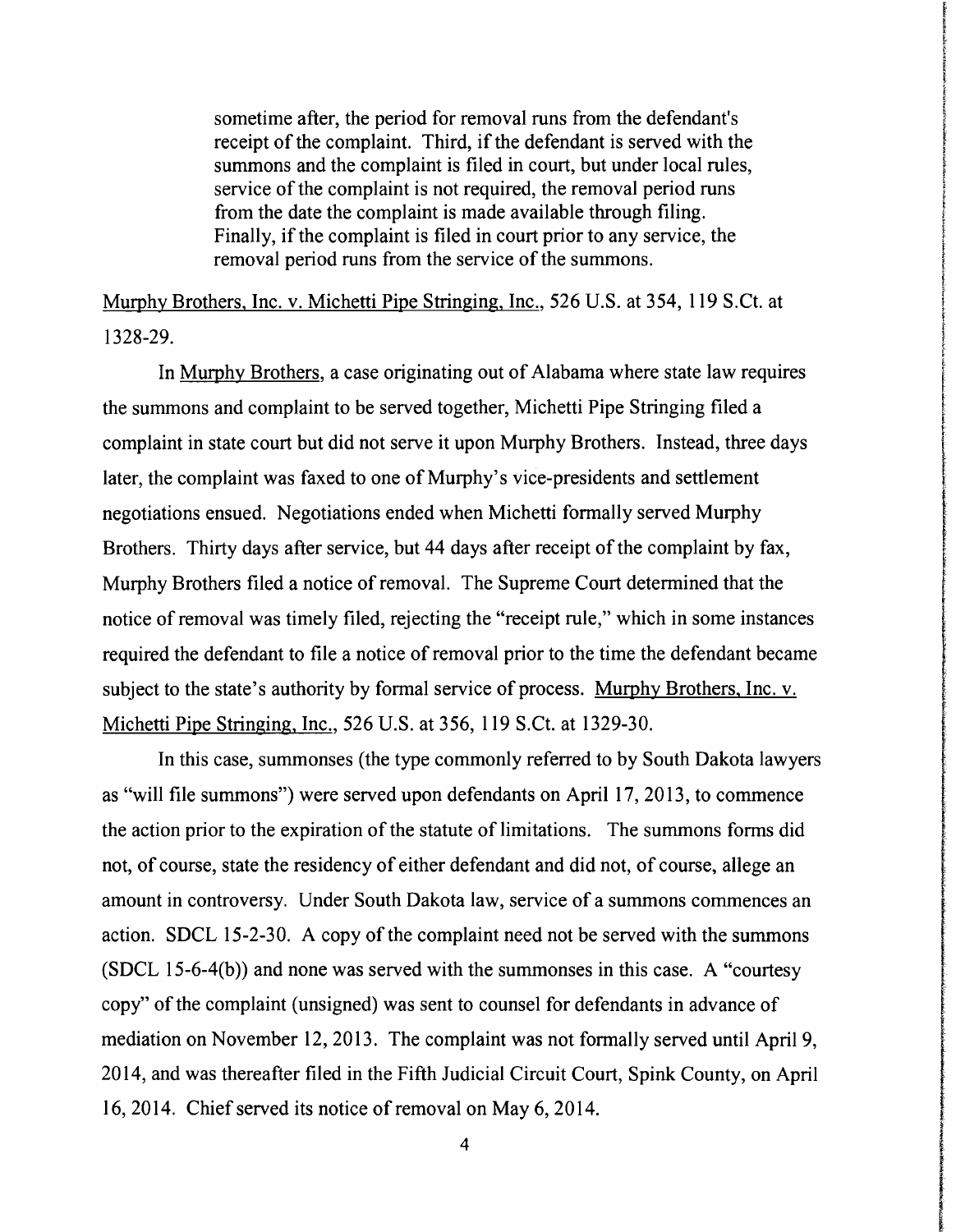Under the teaching of Murphy Brothers, the defendants were under the state court's authority as of April 17,2013, when formally served with the summonses. The furnishing of a "courtesy copy" of the complaint on November 12, 2013, did not constitute receipt, as required by law. It had not been filed and there is no evidence of any intent to require defendants to do anything in response thereto. Its sole purpose was obviously to aid the mediation process. To attempt removal at that time would have interfered with the mediation process. Murphy Brothers did not address the question whether, following service of a summons, the "receipt" of the complaint is the receipt informally by facsimile or otherwise or whether formal service or filing of the complaint is required to start the running of the removal clock. Murphy Brothers' rejection of the "receipt rule" is somewhat ambiguous as applied to a case where the summons and complaint are not served together.

At the time of the Murphy Brothers opinion, 28 U.S.C. § 1 446(b) provided, in part:

> The notice of removal of a civil action or proceeding shall be filed within thirty days after the receipt by the defendant, through service or otherwise, of a copy of the initial pleading setting forth the claim for relief upon which such action or proceeding is based, or within thirty days after the service of the summons upon the defendant if such initial pleading has then been filed in court and is not required to be served upon the defendant, whichever is shorter.

> If the case stated by the initial pleading is not removable, a notice of removal may be filed within thirty days after receipt by the defendant, through service or otherwise, of a copy of an amended pleading, motion, order or other paper from which it may first be ascertained that the case is one which is or has become removable, except that a case may not be removed on the basis of jurisdiction conferred by section 1332 of this title more than 1 year after commencement of the action.

Section 1446 was amended in 2011, by the Federal Courts Jurisdiction and Venue Clarification Act of 2011, PL 112-63, Title I,  $\S$  $\S$  103, 104. Section 1446(b) is largely unchanged except that rules applicable to multiple defendant cases were added and the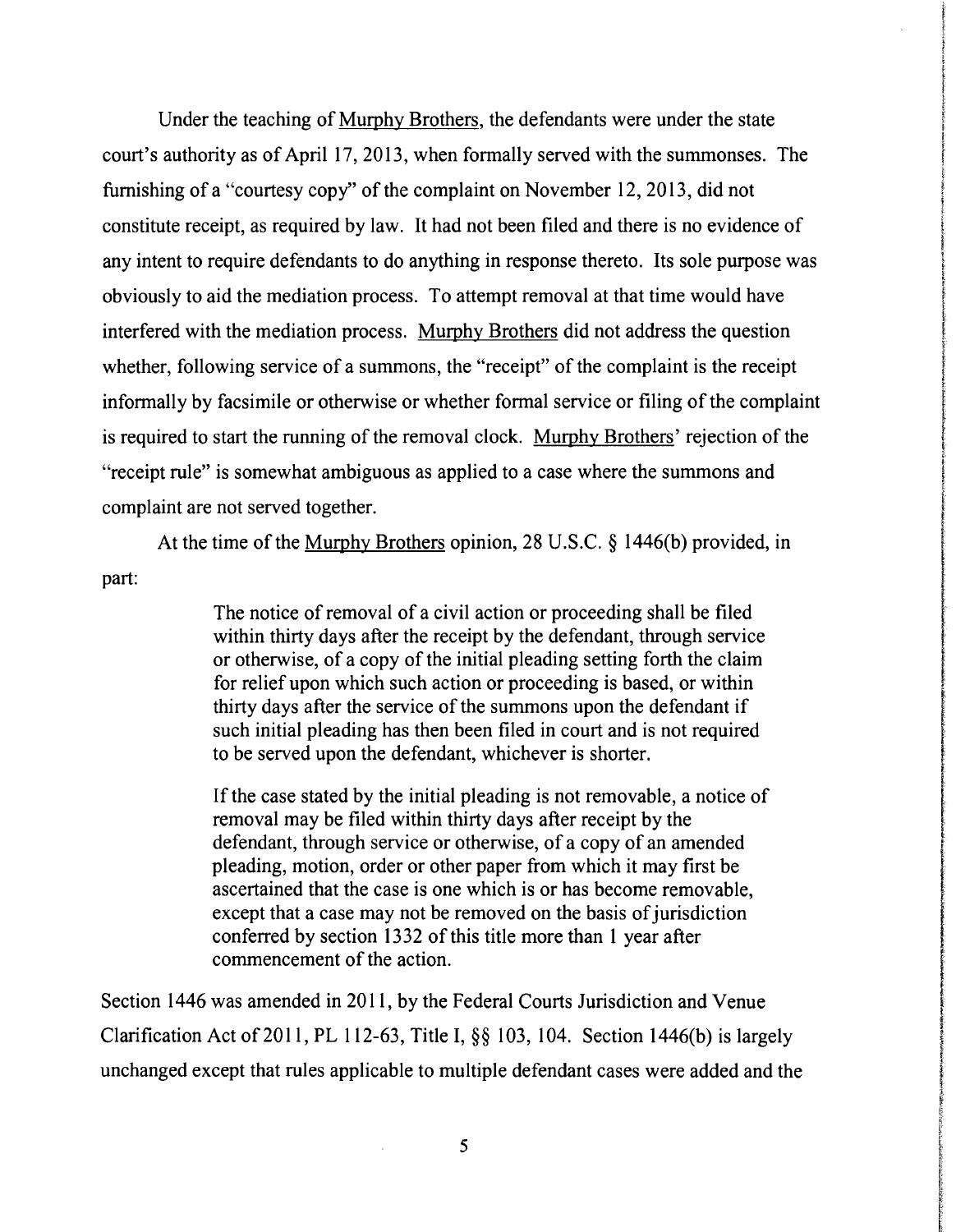last sentence concerning the one year period of limitation was moved from § 1446(b) to  $§$  1446(c).

**International Construction Construction** Internet f

I

interfektionen er eta elektronikoa.<br>Interfektionen er eta elektronikoa. !

f

i<br>internationalistic

reading and the control of the control of the control of the control of the control of the control of the control of the control of the control of the control of the control of the control of the control of the control of

Nationally, over 33,000 cases are removed from state court to federal court every year. Annual Report of the Director: Judicial Business of the United States Courts, Table f S-4.3. This would account for the plethora of federal district court cases addressing the issues of removal and remand. In 2013, 20 cases were removed from state court in the District of South Dakota. So far, in 2014, 24 cases have been removed. Despite the number of cases removed annually, I found no Eighth Circuit or South Dakota District Court cases citing Murphy Brothers and neither party cited to any such case. Plaintiff failed to address Murphy Brothers in either of its briefs. Whether Murphy Brothers' holding (that "receipt" of the complaint must be accomplished by formal service) is applicable in South Dakota where the complaint need not be served with the summons has not been addressed, possibly because appeals from orders of remand are limited. 28 has not been addressed, possibly because appeals from orders of remand are limited. 28<br>U.S.C. § 1447(d).

We continue the analysis in this case by noting the operative language that the U.S.C.  $\S$  1447(d).<br>We continue the analysis in this case by noting the operative language that the receipt by the defendant, notice of removal must be "filed within 30 days after the receipt by the defendant, through service or otherwise, of a copy of the initial pleading setting forth the claim for f relief upon which such action or proceeding is based." The House Report to the 1949 amendments to 28 U.S.C. § 1446 explains the inclusion of the term "or otherwise" and provides, in part:

> Subsection (b) of section 1446 of title 28, U.S.C., as revised, has been found to create difficulty in those States, such as New York<sup>1</sup>, where suit is commenced by the service of a summons and the plaintiff's initial pleading is not required to be served or filed until<br>later.

The first paragraph of the amendment to subsection (b) corrects this situation by providing that the petition for removal need not be filed

<sup>&</sup>lt;sup>1</sup> New York law now provides that an action is commenced by the filing of a summons and complaint or a summons with notice, McKinney's C.P.L.R. Rule 304, and if the complaint is not filed with the summons, the summons must contain a notice stating the nature of the action and the relief sought. McKinney's C.P.L.R. Rule 305(b).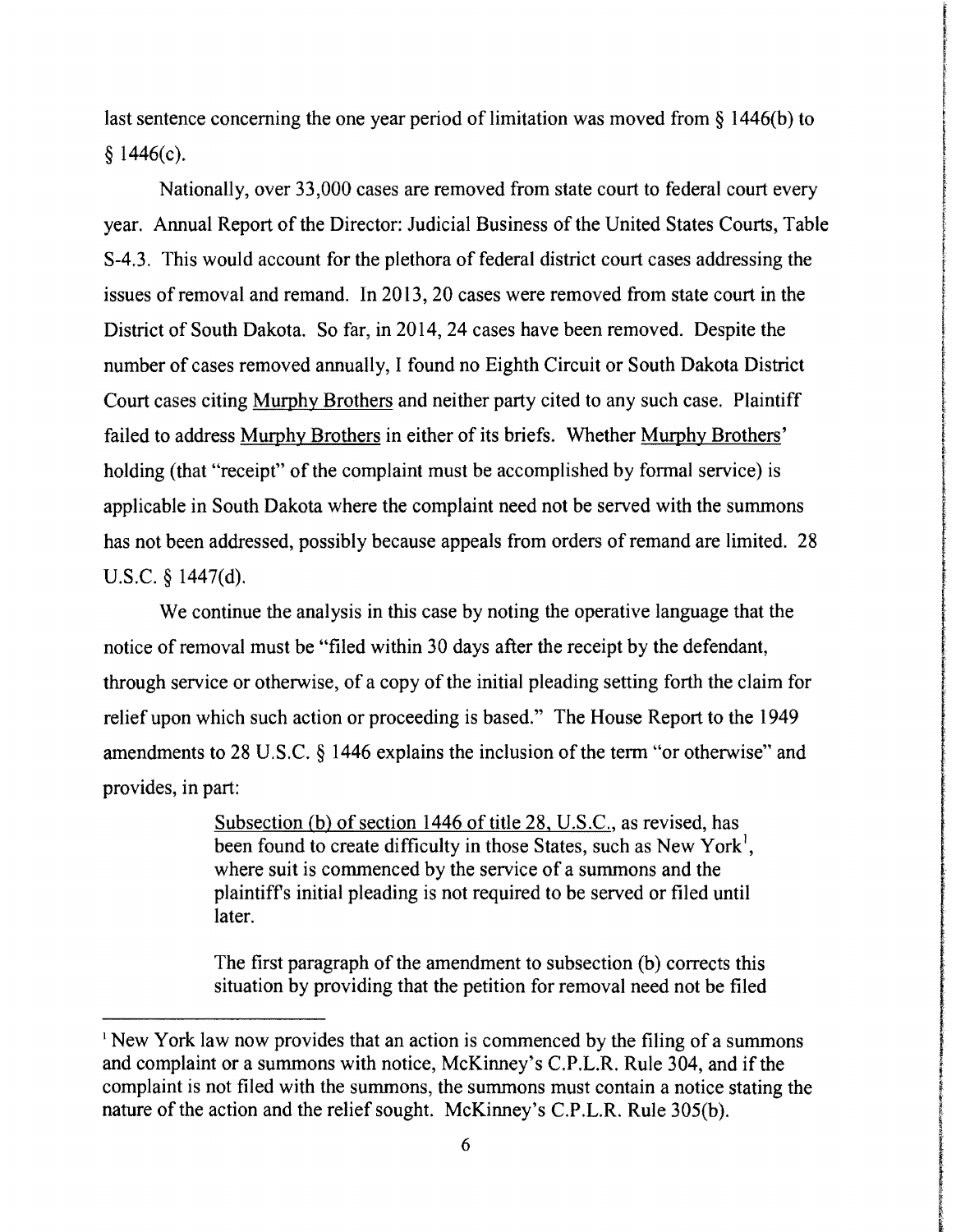until 20 days after the defendant has received a copy of the plaintiffs initial pleading.

This provision, however, without more, would create further difficulty in those States, such as Kentucky<sup>2</sup>, where suit is commenced by the filing of the plaintiff's initial pleading and the issuance and service of summons without any requirement that a copy of the pleading be served upon or otherwise furnished to the defendant. Accordingly the first paragraph of the amendment provides that in such cases the petition for removal shall be filed within 20 days after the service of the summons.

PL 81-72, H.R. Rep. No. 81–352 (1949), 1949 U.S.C.C.A.N. 1254, 1268.

The Senate Report further provides, in part:

Section 83 of the bill as it passed the House makes a major change in the law concerning the removal of cases from State courts to Federal courts. In some States suits are begun by the service of a summons or other process without the necessity of filing any pleading until later. As the section now stands, this places the defendant in the position of having to take steps to remove a suit to Federal court before he knows what the suit is about. As said section is herein proposed to be rewritten, a defendant is not required to file his petition for removal until 20 days after he has received (or it has been made available to him) a copy of the initial pleading filed by the plaintiff setting forth the claim upon which the suit is based and the relief prayed for. It is believed that this will meet the varying conditions of practice in all the States.

P.L. 81-72, S. Rep. 81-303, 1949 U.S.C.C.A.N. 1248, 1253-54.

We know from Murphy Brothers that the term "receipt" means receipt through formal service of process. We know that Congress added the term "or otherwise" to accommodate cases where the complaint was on file but not yet served. In Murphy Brothers, once process was served upon the defendant, the complaint was otherwise available to the defendant by virtue of its being on file. In this case, defendant was provided a possible version of a complaint but the complaint was not filed or served upon

 $2$  Kentucky law now provides that an action is commenced by the filing of the complaint, Baldwin's Kentucky Revised Statutes Ann. CR 3.0 I. The summons and complaint shall be served together. Baldwin's Kentucky Revised Statutes Ann. CR 4.04(1).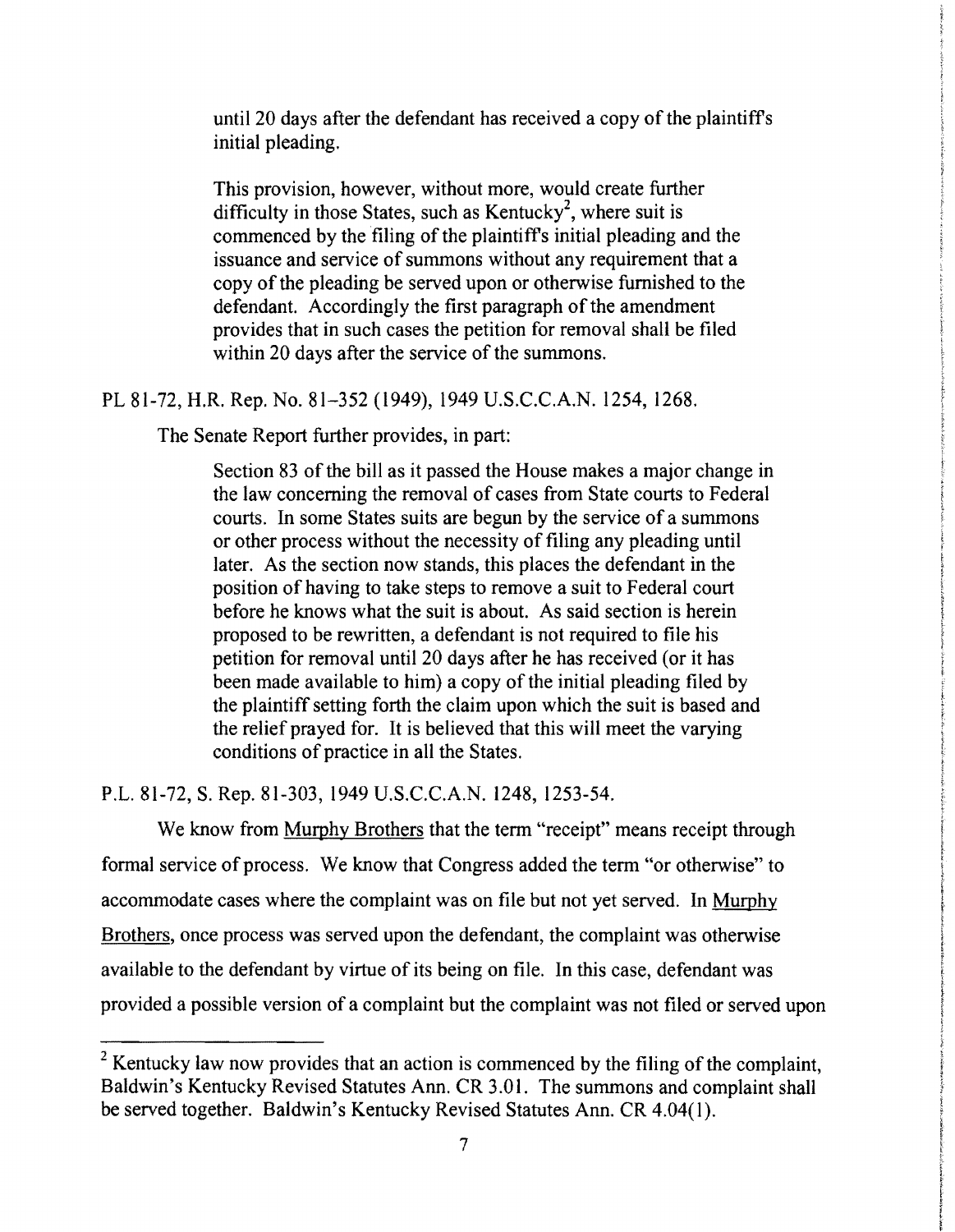defendant. In South Dakota, a complaint is not served (as a matter of law) by mailing, unless it is an amended complaint authorized by law.

Taking Murphy Brothers and the legislative history of the removal statute together, it is clear that, as applied to this case, the time for filing a notice ofremoval is within 30 days of the service of the complaint upon the defendant. Although served with a summons, defendants would not have known the possible basis for removal because the summons does not set forth the residency of the parties or the amount in controversy. Further, even though an unsigned courtesy copy of the complaint was sent to defendant, it was not yet filed so was not "otherwise" made available to defendant. It was just one version that might or might not be formally used, filed and served. In fact, the final version of the complaint was changed rather extensively.

The result herein is not only consistent with the legislative history of 28 U.S.C. § 1446 and Supreme Court precedent; it makes sense from a practice point of view. Although the summons was served upon each defendant and each defendant was within the state court's jurisdiction, the case was not yet pending in the state court docket. Plaintiff suggests that defendants were required to file a notice of removal and give notice to the state court at a time when no state court action was pending and the time for filing an answer had not started to run. Plaintiff does not suggest what the Spink County Clerk would be expected to do with a notice of removal for a case plaintiff had not yet filed and was therefore not yet pending in the Clerk's docket. It would make no sense from a practice point of view to require removal based upon pre-service and pre-suit receipt of the complaint. Remand under these circumstances would be inconsistent with the statute and would be offensive to fundamental principles of pleading and practice.

## **III. One Year Limit.**

Plaintiff contends that, notwithstanding any 30 day removal period, a diversity case may not be removed more than one year after service of the initial pleading. Plaintiff contends that the notice of removal is untimely because it was filed more than one year after the state court action commenced. The United States Court of Appeals for the Eighth Circuit has held that "the one-year limitation period modifies only the second

8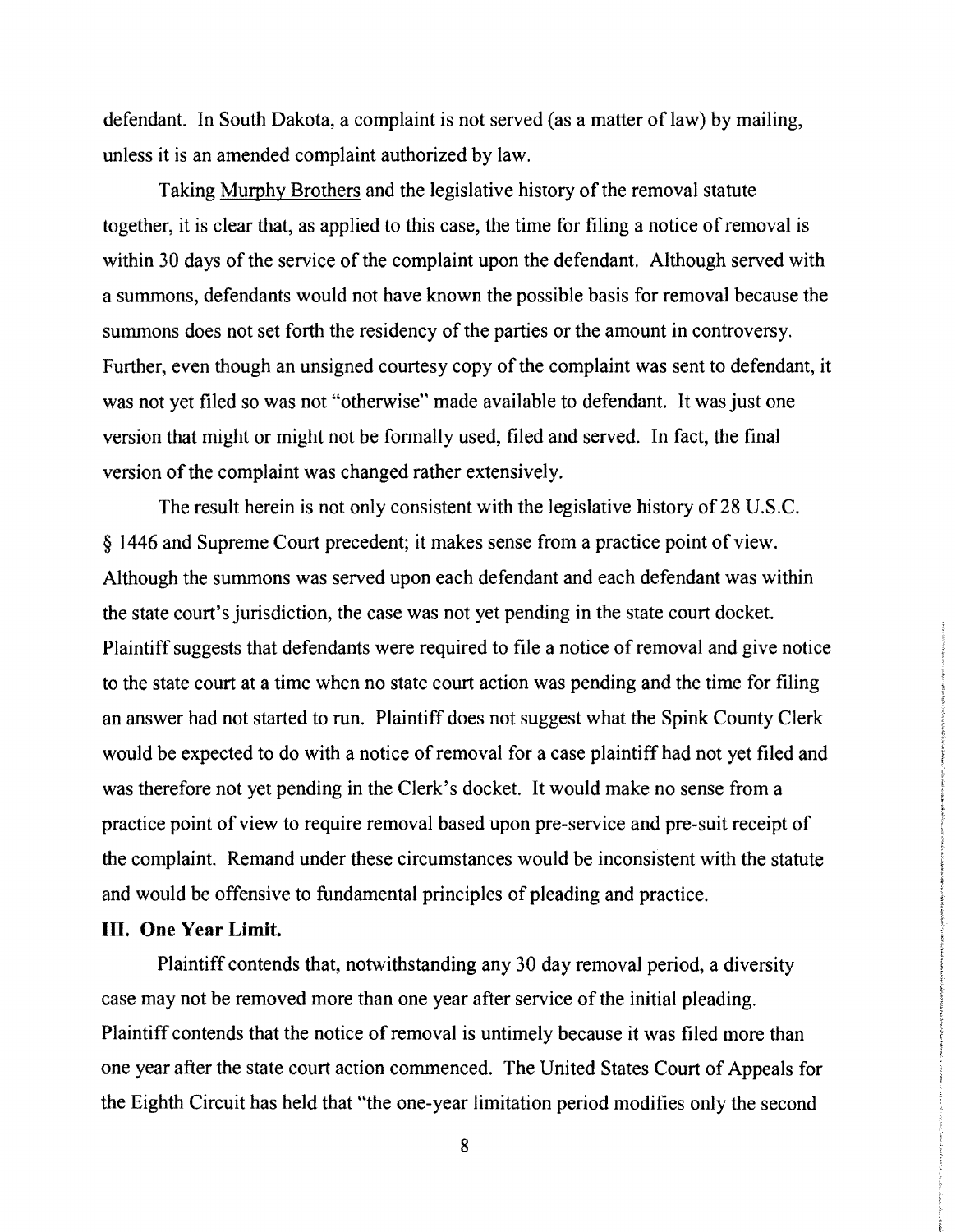paragraph of § 1446(b), and therefore only applies to cases that were not removable to federal court when originally filed. Brown v. Tokio Marine and Fire Ins. Co., 284 F.3d 871, 873 (8th Cir. 2002). The present case was removable when filed in state court.

Plaintiff again seeks a reading of the removal statute that would require defendants to accomplish something prior to filing of the suit in state court. When Congress first adopted the one year removal limitation in 1988, its purpose was:

> To establish a one-year limit on removal based on diversity jurisdiction as a means of reducing the opportunity for removal after substantial progress has been made in state court. The result is a modest curtailment in access to diversity jurisdiction. The amendment addresses problems that arise from a change of parties as an action progresses toward trial in state court. The elimination of parties may create for the first time a party alignment that supports diversity jurisdiction. Under section 1446(b), removal is possible whenever this event occurs, so long as the change of parties was voluntary as to the plaintiff. Settlement with a diversity-destroying defendant on the eve of trial, for example, may permit the remaining defendants to remove. Removal late in the proceedings may result in substantial delay and disruption.

Judicial Improvements and Access to Justice Act, Pub. L.  $100-702$ , §  $1016(b)(2)(B)$ , H.R. Rep. 100889, 1988 U.S.C.C.A.N. 5982,603233. *See also,* House Report to the Federal Courts Jurisdiction and Venue Clarification Act of 2011, Pub. L. 112-63, H.R. Rep. 112-10,2011 U.S.C.C.A.N. 576 (the limit "was intended to encourage prompt determination of issues of removal in diversity proceedings, and it sought to avoid the disruption of state court proceedings that might occur when changes in the case made it subject to removal.").

There is no danger of disruption of state court proceedings in this case. There were no state court proceedings to disrupt because plaintiff did not file suit in South Dakota Circuit Court until over one year after the action was "commenced" by the service of the summons. While the service of the summons in 2013 was a protective move to "commence" the action within the statute of limitations, mere service of the summons alone did not operate to begin state court proceedings. The filing of the

9